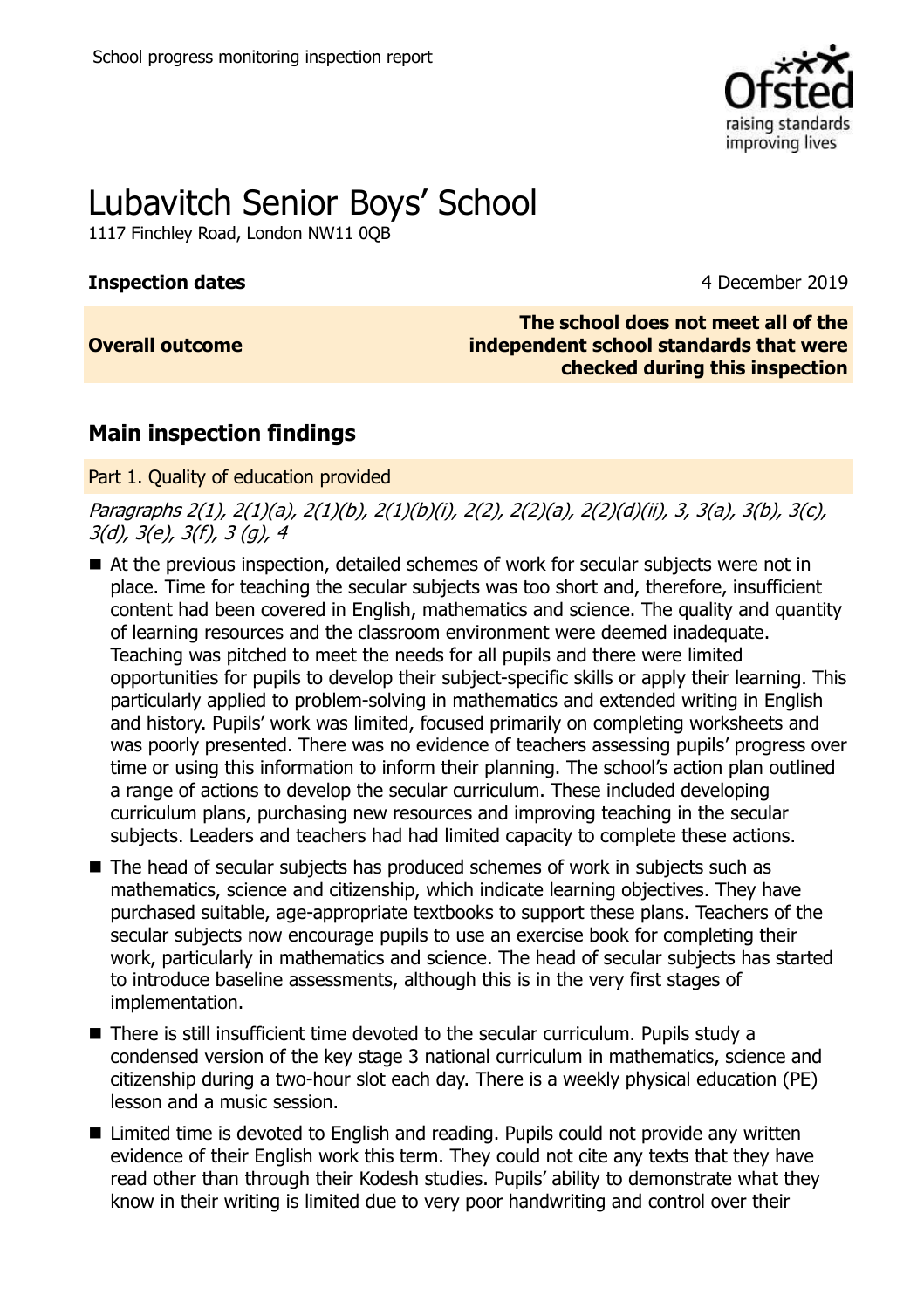

sentences.

- Teachers' confidence, expertise and skills to deliver the curriculum are limited. They set regular worksheet-based 'tests' in class but do not use this information to plan the next stage of learning. Pupils have a limited grasp of basic mathematical and scientific knowledge. There are limited opportunities to do problem-solving, practical work or scientific enquiry. Pupils' achievement is poor. Leaders do not check carefully enough that the curriculum plans are being delivered effectively.
- $\blacksquare$  Pupils do not have access to the full curriculum, including linguistic, technological, human and social, aesthetic and creative education. No evidence was provided of a wider curriculum, including trips or activities to support pupils' social and cultural development.
- Teachers do not redact specific texts. However, pupils do not have access to many of the newly bought textbooks. Teachers select subject matter that they feel reflects their Jewish beliefs. Age-appropriate textbooks are therefore censored through teacher selection of content studied.
- The standards in these paragraphs remain unmet.

#### Part 2. Spiritual, moral, social and cultural development of pupils

#### Paragraph 5(b)(vi)

- Curriculum plans do not specify where teachers will teach respect for other people, paying particular regard to the protected characteristics set out in the 2010 Equality Act. While the citizenship schemes of work list the protected characteristics, it is not clear how these will be integrated into the topics.
- Texts found in the school's main room among religious textbooks give a specific message about the role of women as 'guards' to the well-being of their families and not 'workers'. Parables talked about how to 'manage' women. These texts do not teach respect for women. School leaders say that they were not aware of these texts being in the school and that they do not represent their beliefs.
- $\blacksquare$  The requirements of these standards are still not met.

#### Part 3. Welfare, health and safety of pupils

#### Paragraph 7(a), 7(b)

■ At the previous inspection, the arrangements for safeguarding were not effective. The interim headteacher, who was acting as the designated safeguarding lead (DSL), was suitably trained. However, his work at the school was part-time and on a temporary basis. The safeguarding policy had been obtained from another school and the names of key individuals, such as the headteacher, had not been changed. The policy had not been updated to have full regard for the Secretary of State's September 2018 guidance, 'Keeping children safe in education'. The school's single central record (SCR) showed that not all the checks on the suitability of staff had been undertaken. The school action plan stated that a designated safeguarding lead had been appointed and that staff training was now up to date. It also stated that the school's child protection policy and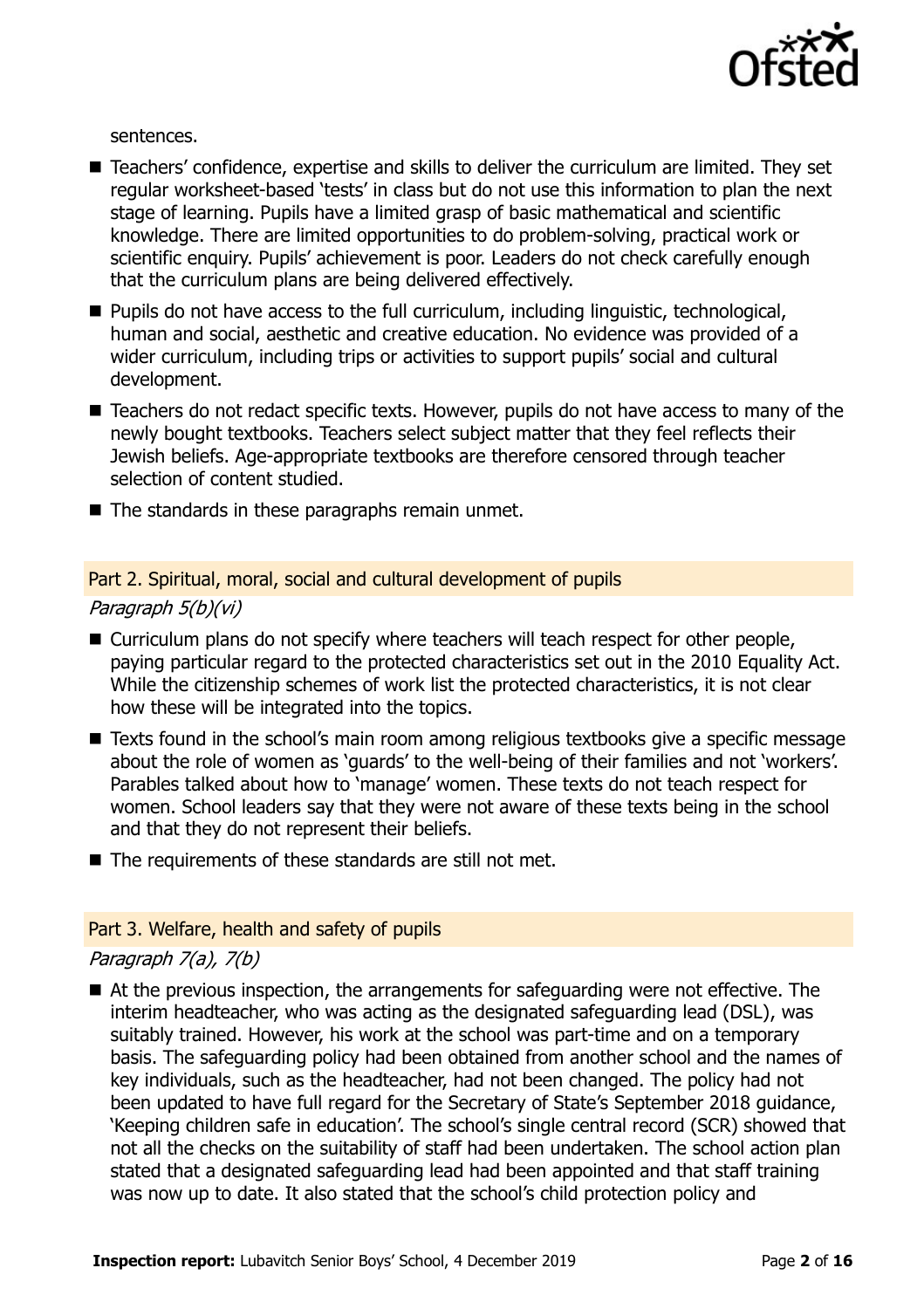

procedures were in line with the latest statutory guidance and that checks on the suitability of staff to work at the school had been undertaken and recorded.

- The substantive headteacher continues to be the DSL. He is away from the school currently and it is not clear whether he will be returning. The deputy DSL is a parent and governor. He is only on the premises during morning prayers and at the end of the school day. Therefore, currently, there is no DSL for the school during the school day. The acting headteacher has not completed relevant safeguarding training.
- The child protection policy has not been updated to have full regard for the Secretary of State's September 2019 guidance, 'Keeping children safe in education'. It has the school's previous address as the header. Key information is inaccurate. For instance, it cites the deputy DSL as a leader from a different school.
- Leaders could not provide evidence of the way they record safeguarding concerns and report these to the relevant authorities in order to seek appropriate help and support.
- Confidential child protection information was found in accessible files on a shelf in the staff kitchen/medical room.
- Leaders could not provide information on the checks done on the suitability of staff to work at the school. The SCR that records these checks continues to have omissions.
- Leaders have not ensured that potential risks on the premises have been identified and addressed. They do not have sufficient protocols in place to ensure the well-being of staff and pupils.
- $\blacksquare$  The standards in this paragraph remain unmet.

### Paragraph 11

- During the last inspection, formal risk assessments, particularly for external trips, were judged as inadequate. No immediate health and safety concerns were identified during the inspection. The day-to-day management of health and safety and fire safety was adequately undertaken by staff from the other school which shares the premises.
- There is a health and safety policy. However, leaders have not ensured that it is effectively implemented. Leaders have not implemented suitable protocols to identify risks and mitigate them.
- The site is shared with Lubavitch Yeshiva Ketana. Leaders at Lubavitch Yeshiva Ketana have undertaken appropriate risk assessments regarding the maintenance of the site and potential hazards.
- This standard remains unmet.

# Paragraph 15

- At the previous inspection, the school's admissions register had not been rigorously maintained. The interim headteacher knew which pupils had left the school and their destinations, but this was not recorded on the admissions register or in the daily registers. It was not clear how the electronic admissions and attendance registers were backed up or stored in printed versions.
- The current acting headteacher and governors were unable to provide information on the admissions register or attendance register in a suitable format. Therefore, these registers could not be checked. The acting headteacher could not provide information on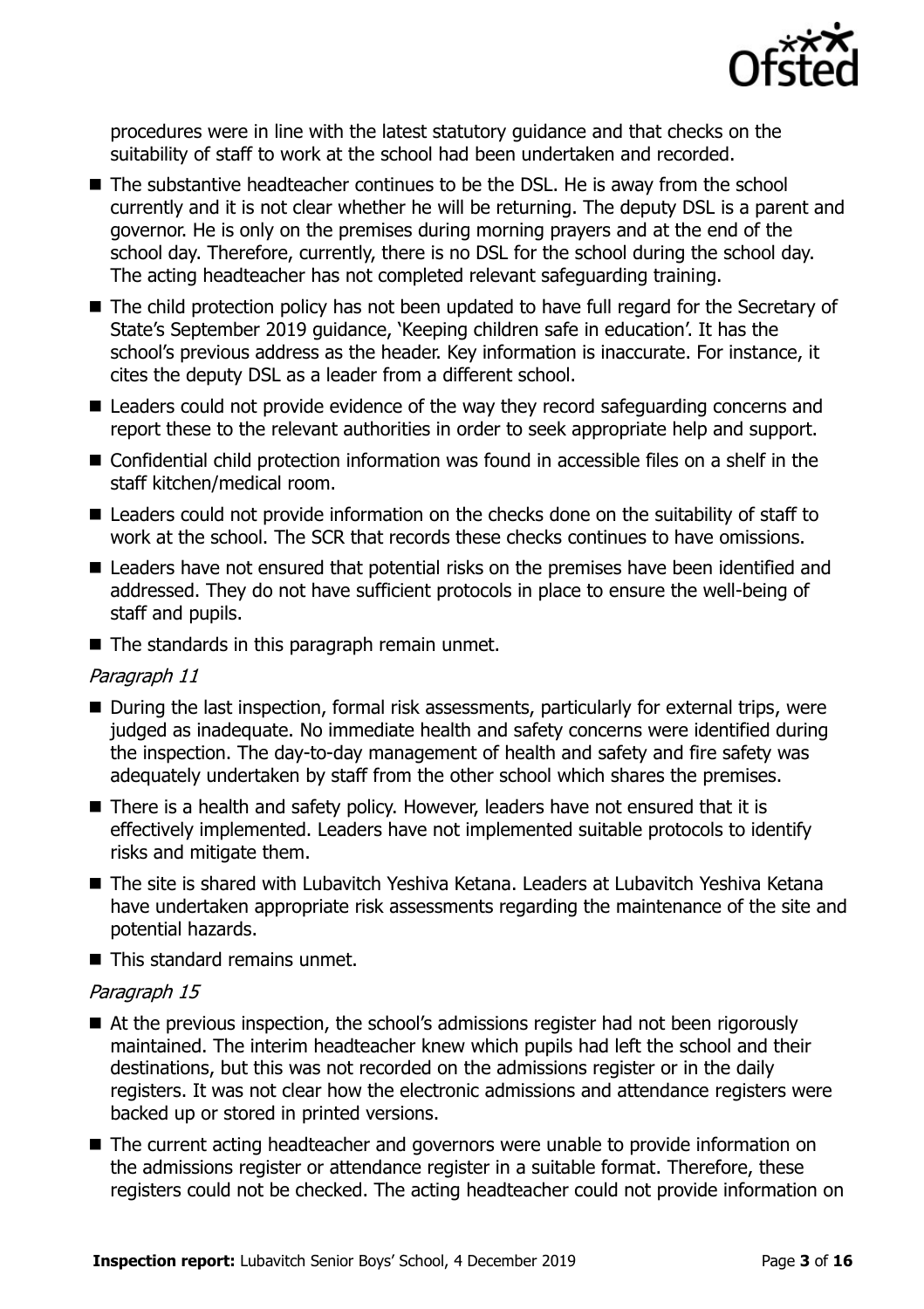

which pupils had left the school and their destinations.

■ This paragraph remains unmet.

### Part 4. Suitability of staff, supply staff and proprietors

### All paragraphs

- At the previous inspection, the SCR showed that staff had been appointed before all the statutory checks had been completed. Some checks had not taken place and some were omitted from the register. Checks on the trustees were in place, although not on the newly appointed governors.
- Checks on the suitability of staff to work at the school are still not completed rigorously. There is no evidence in the SCR of checks on the acting headteacher, the head of secular subjects or on two newly appointed teachers. There are other omissions in the SCR. A prohibition from management (S128) check has only been carried out on the proprietor and not on other leaders. The acting headteacher and the governors were unable to provide evidence in staff files that these checks have been carried out.
- $\blacksquare$  The school does not make use of supply or agency staff.
- Leaders have not ensured that the standards in this part are met.

### Part 5. Premises of and accommodation at schools

Paragraph 23(1), 23(1)(c)

- On the previous site, the school did not have suitable changing accommodation and showers.
- $\blacksquare$  The new site has designated toilet facilities, with a shower for pupils.
- $\blacksquare$  This standard is now met.

### Part 6. Provision of information

Paragraph 32(1), 32(1)(c)

- At the time of the previous inspection, it was not clear if the school's safeguarding policy was made available to parents and carers.
- During this inspection, a copy of the safeguarding policy was made available to inspectors. However, it is not in line with current guidance issued by the Secretary of State in 'Keeping children safe in education' 2019. It includes inaccurate information regarding who the deputy designated safeguarding lead is. Information regarding the school's address has not been updated.
- $\blacksquare$  The requirements of this standard are not met.
- $\blacksquare$  Leaders have not ensured that this standard is met.

Part 8. Quality of leadership in and management of schools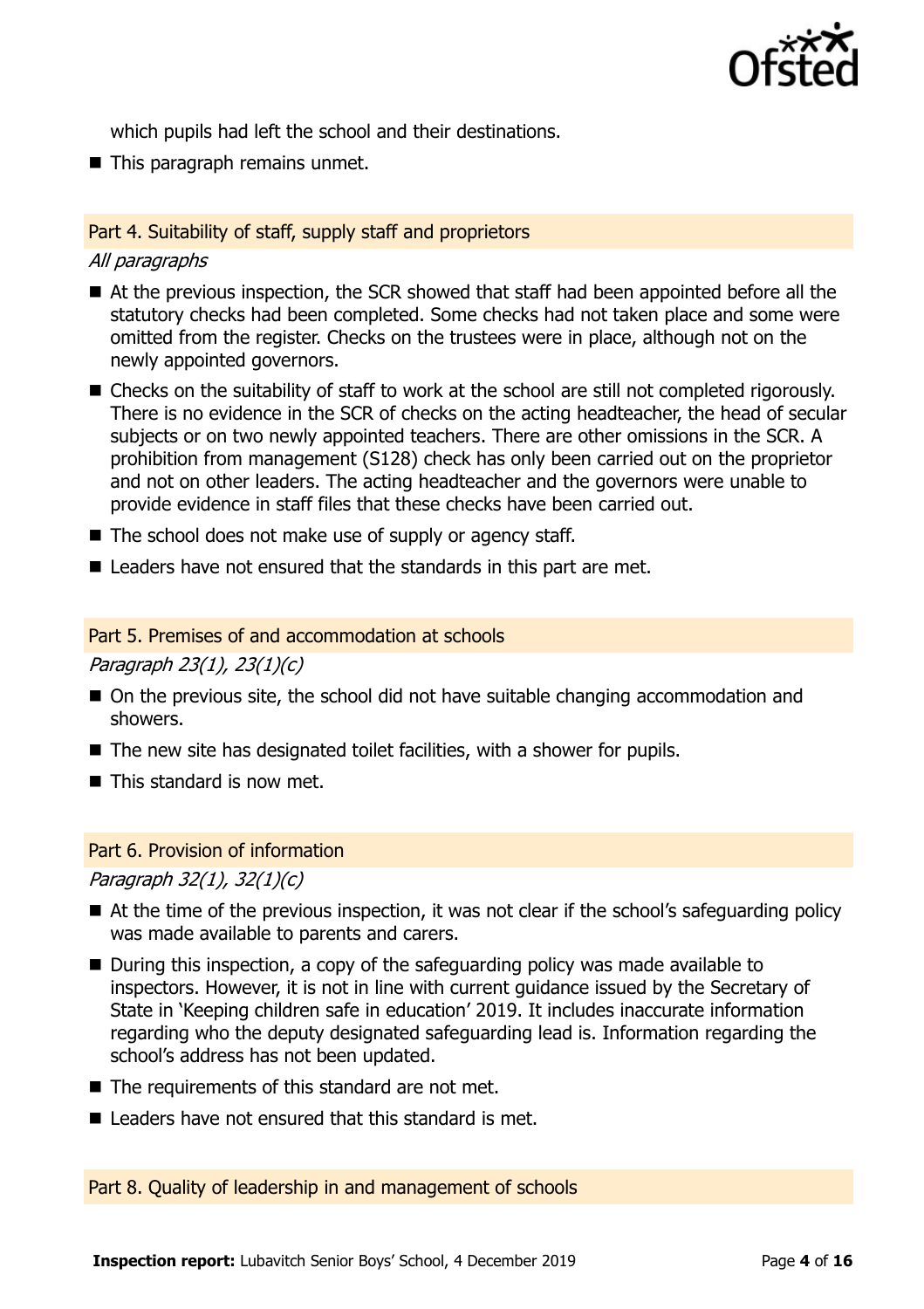

# Paragraph 34(1), 34(1)(a), 34(1)(b), 34(1)(c)

- At the previous inspection, the interim headteacher had undertaken a number of positive actions, including providing safeguarding training for school staff and tackling poor behaviour. He had identified a number of other actions that needed to be taken for the school to meet the independent school standards. These included checking the suitability of staff at the school, recording these checks fully on the SCR and keeping accurate admissions and attendance information. However, these had not been addressed. Leadership lacked capacity and the necessary systems and the administrative support to secure the required improvements. The school's action plan outlined a range of actions to add capacity to the leadership and management of the school. These included the appointment of a consultant executive headteacher, director of general studies, leadership consultant and additional clerical support. Other than the head of secular studies, other roles have not been realised.
- Currently, the substantive headteacher is absent. The acting headteacher has been in post for a week. Both the acting headteacher and the co-chairs of governors were unable to locate or provide information needed for the purposes of the inspection. They were unable to provide evidence of the checks done on staff at the school or explain why there were omissions in the SCR and inaccurate information in the child protection policy. There is currently no DSL in the school following morning prayers. Leaders could not explain the system for referring safeguarding concerns to the relevant authorities. Leaders cannot assure the well-being of pupils.
- The head of secular subjects works closely with school leaders and governors to implement schemes of work and curriculum plans and to support teachers. However, teacher shortages and the turnover of school staff, including headteachers, are a cause for concern. The quality of education at the school remains inadequate. The secular curriculum is narrow and condensed. Pupils' achievement is poor in subjects such as English, mathematics and science.
- Leaders do not fulfil the requirements of the Equality Act 2010.
- Leadership continues to lack capacity and the necessary systems and administrative support to secure the required improvements.
- Leaders have not ensured that the standards in this part are met.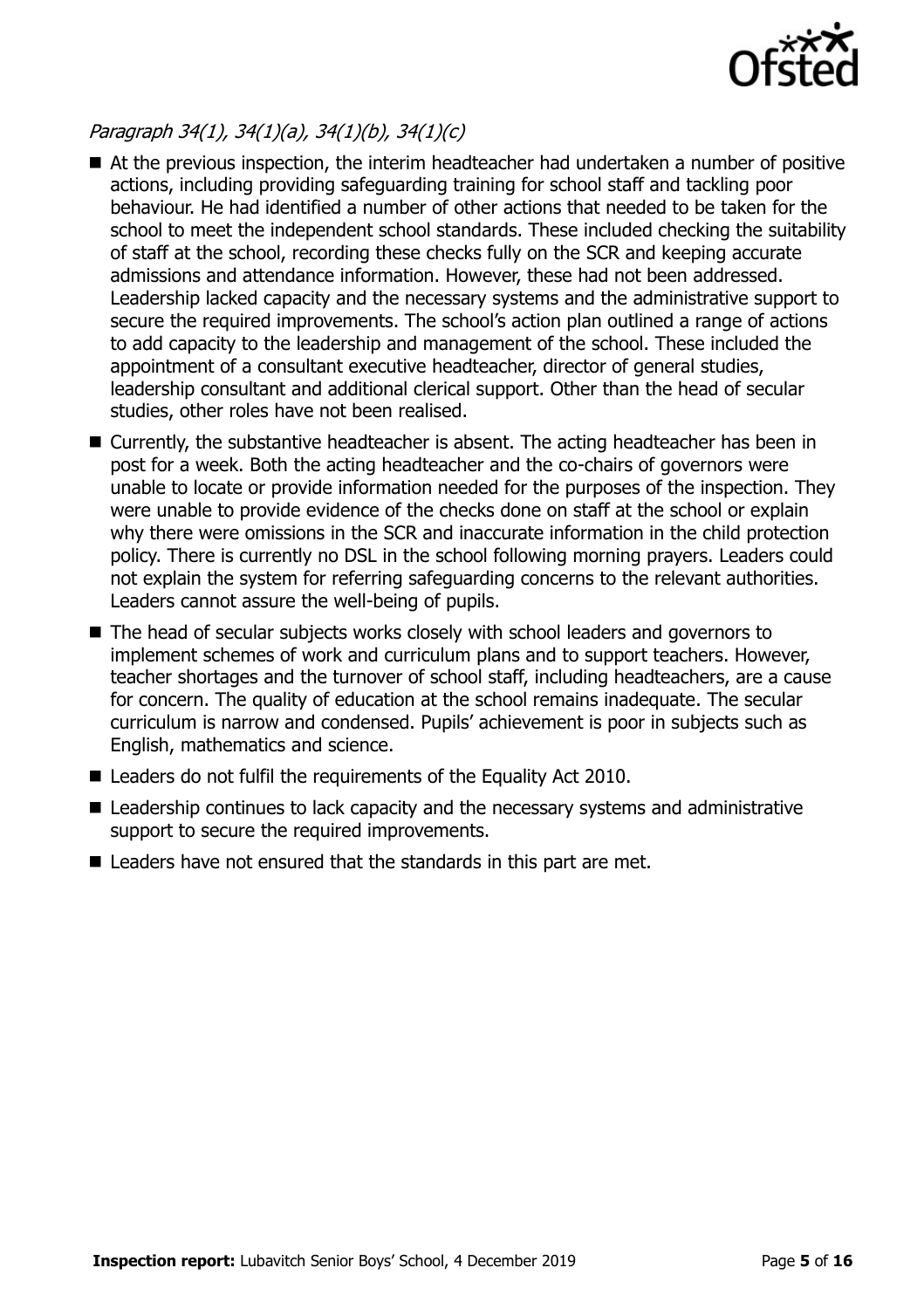

# **Compliance with regulatory requirements**

The school does not meet the requirements of the schedule to The Education (Independent School Standards) Regulations 2014 ('the independent school standards') and associated requirements that were checked during this inspection, as set out in the annex of this report. This included the standards and requirements that the school was judged to not comply with at the previous inspection. Not all of the standards and associated requirements were checked during this inspection.

### **The school now meets the following independent school standards**

# **Part 5. Premises of and accommodation at schools**

 $\blacksquare$  22, 23(1), 23(1)(c) the proprietor ensures that suitable changing accommodation and showers are provided for pupils aged 11 years or over at the start of the school year who receive PE.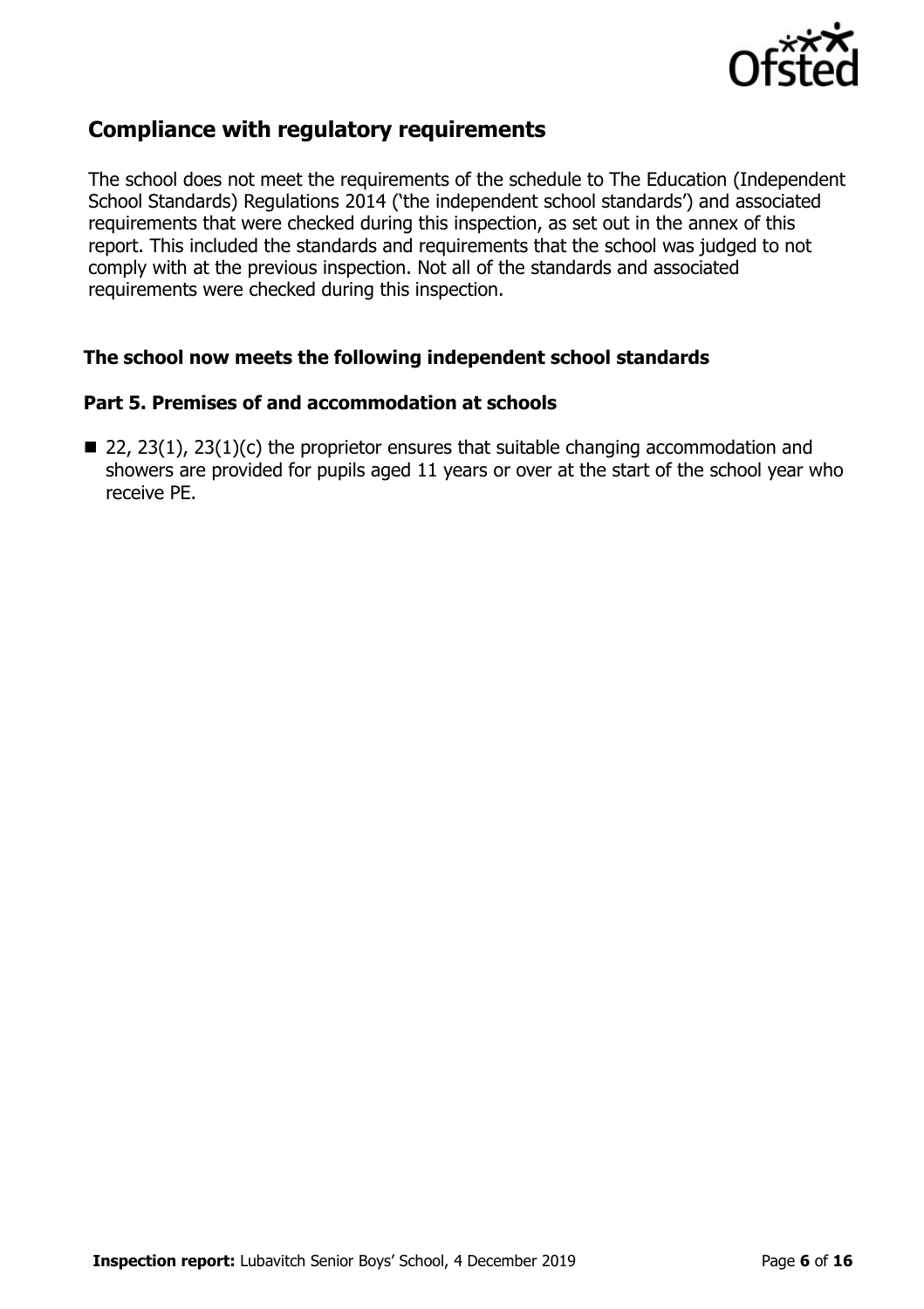

# **School details**

| Unique reference number | 144363   |
|-------------------------|----------|
| DfE registration number | 302/6017 |
| Inspection number       | 10130680 |

This inspection was carried out under section 109(1) and (2) of the Education and Skills Act 2008, the purpose of which is to advise the Secretary of State for Education about the school's suitability for continued registration as an independent school.

| Type of school                       | Other independent school                  |
|--------------------------------------|-------------------------------------------|
| <b>School status</b>                 | Independent school                        |
| Age range of pupils                  | 11 to 13                                  |
| Gender of pupils                     | <b>Boys</b>                               |
| Gender of pupils in the sixth form   | <b>Boys</b>                               |
| Number of pupils on the school roll  | 22                                        |
| Proprietor                           | Chabad Lubavitch and Lubavitch UK Limited |
| <b>Chair of directors</b>            | Rabbi Pesach Efune                        |
| Co-chairs of governors               | Rabbi Lew and Rabbi Boardman              |
| <b>Headteacher</b>                   | Levi Schtroks                             |
| Annual fees (day pupils)             | £4,380                                    |
| Telephone number                     | 020 8800 0022                             |
| Website                              | The school does not have a website        |
| <b>Email address</b>                 | lubavitchsbs@gmail.com                    |
| Date of previous standard inspection | 19-21 June 2018                           |

# **Information about this school**

- Lubavitch Senior Boys' School is registered to admit up to 40 boys between the ages of 11 and 13. All pupils are from Orthodox Jewish backgrounds.
- The school moved to its new premises in September 2019. The site is shared with Lubavitch Yeshiva Ketana. The school occupies the first floor of this shared building.
- Between February and April 2019, an interim headteacher was in post part-time. Another interim headteacher led the school until the end of the 2018/19 academic year. A new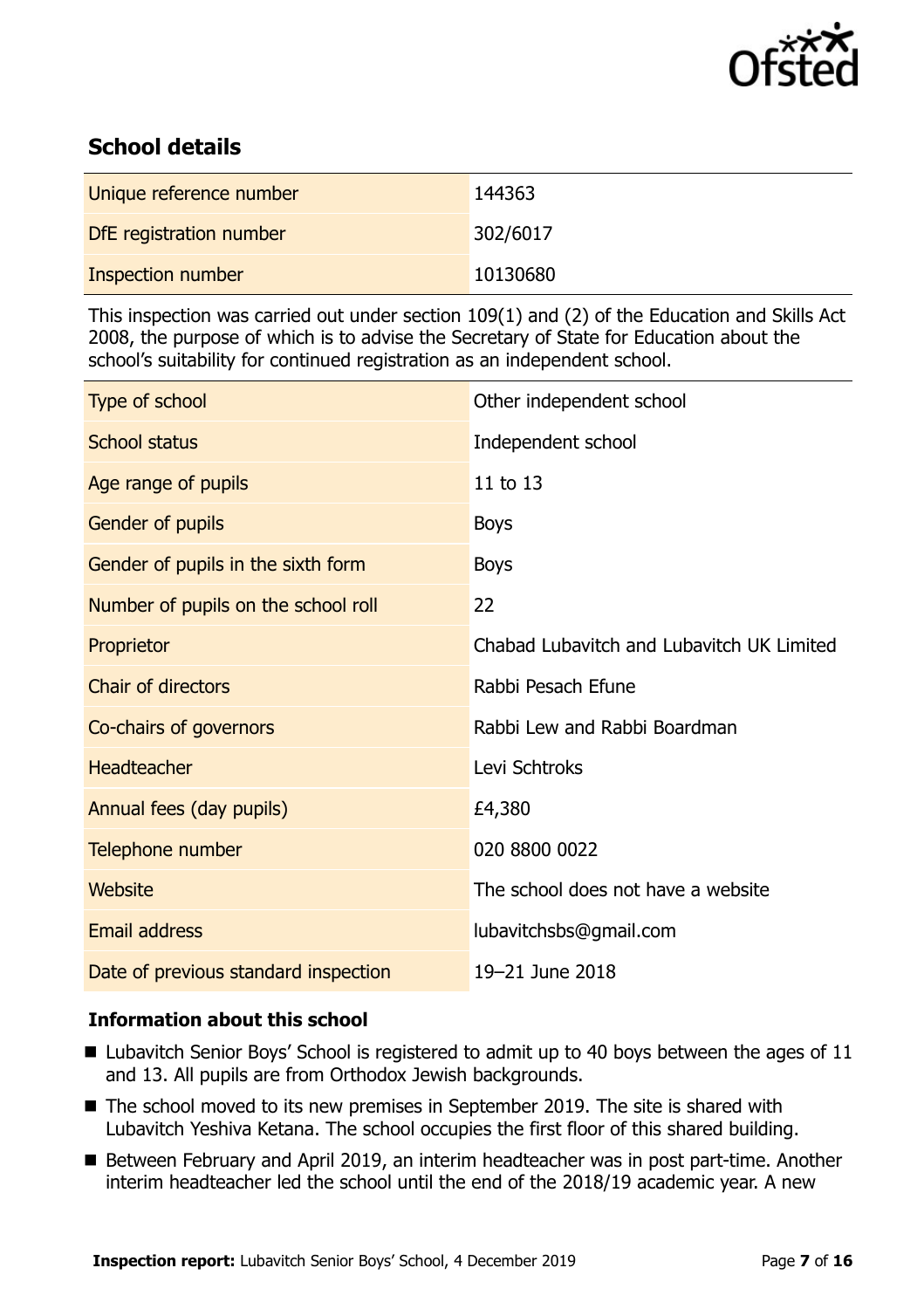

substantive headteacher is now in post, although currently absent.

- Four governors, all parents of pupils at the school, support the proprietor and the headteacher.
- The pupils start each day with prayers led by the governors and with other volunteer parents. Pupils undertake Kodesh (Jewish) studies until 2.30pm. They then study the secular curriculum for two hours per day in English, mathematics, science and citizenship.
- Information was not made available as to whether pupils are deemed to be disadvantaged, looked after by the local authority or having an education, health and care (EHC) plan.
- The school does not make use of any alternative provision.
- The school's first and most recent full inspection took place in June 2018, when the overall judgement was inadequate. A number of the independent school standards were judged as unmet. In April 2019, an unannounced progress monitoring inspection took place. Again, many of the independent school standards were judged as not met. In August 2019, a material change inspection took place. It was judged that the school was likely to meet the relevant independent school standards if the material change relating to the school provision was implemented.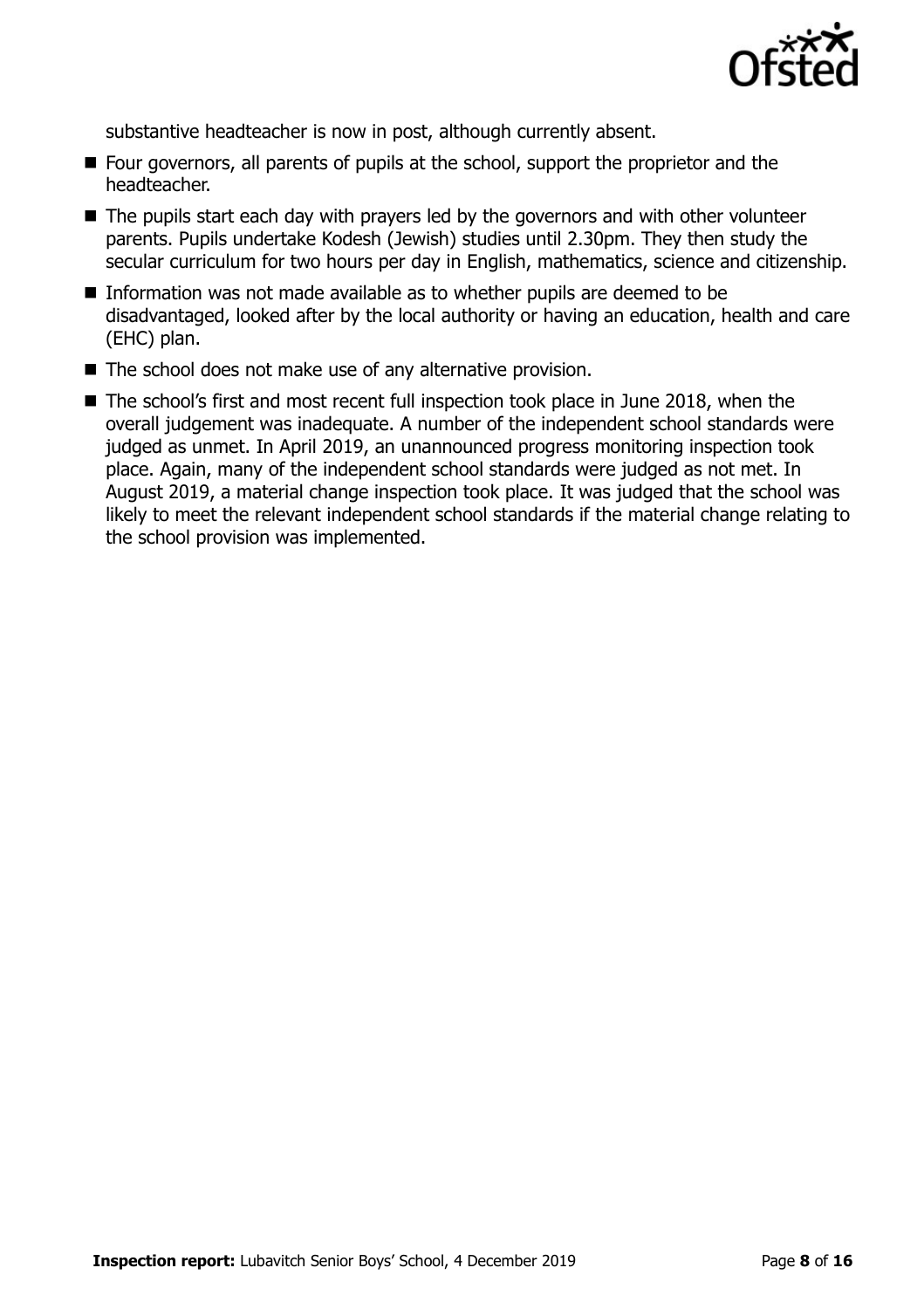

# **Information about this inspection**

- This inspection was carried out at the request of the registration authority for independent schools. The purpose of the inspection was to monitor the progress the school has made in meeting the independent school standards and other requirements that it was judged to not comply with at its previous inspection.
- At the request of the Department for Education, the inspection was carried out without notice. This was the school's second monitoring inspection since its previous standard inspection in June 2018, when some of the independent school standards were not met. The overall effectiveness of the school was judged as inadequate.
- The school has submitted two action plans in December 2018 and July 2019 which detailed how it intended to meet the unmet independent school standards identified in the June 2018 inspection. Both plans were evaluated and judged to be unacceptable.
- I was asked to report against unmet requirements within parts 1, 3, 4, 5 and 8 of the independent school standards. In addition, I was asked to check the school's safeguarding policy, its implementation and its availability to parents.
- I met with the two co-chairs of governors and the acting headteacher.
- I met with the head of secular subjects and looked at schemes of work, resources and textbooks, and pupils' exercise books.
- I walked around the school site, visited secular lessons in mathematics and checked aspects of the premises.
- $\blacksquare$  I checked the school's SCR and the limited range of policy documents available.
- I spoke to pupils informally in the playground and during lessons in the afternoon about their learning, safety and views about the school.
- The proprietor and the substantive headteacher were not available during the inspection.
- The acting headteacher and the governors were unable to provide the necessary documentation required to meet the standards that were being checked.

### **Inspection team**

Helen Matthews, lead inspector **Her Majesty's Inspector**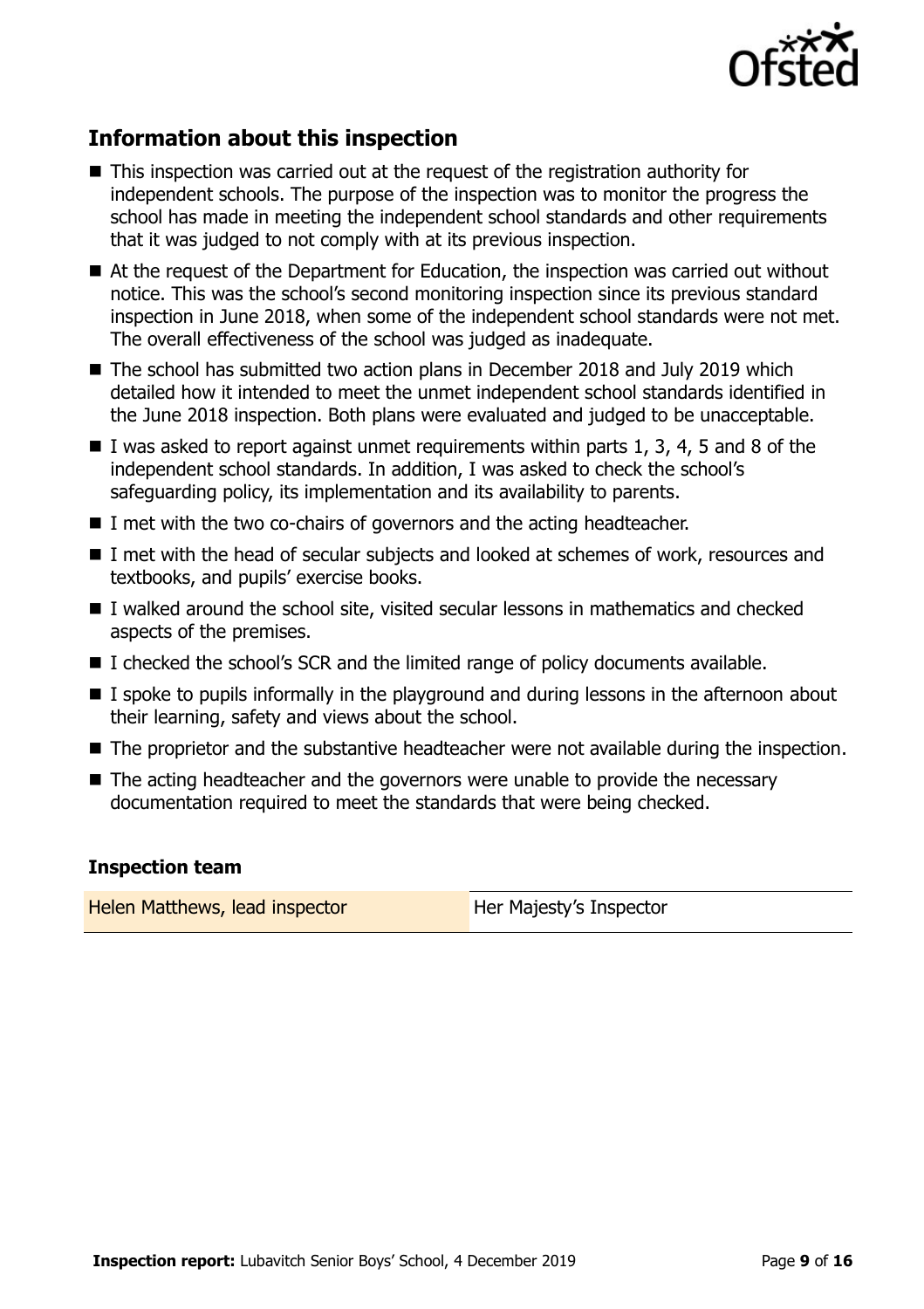

# **Annex. Compliance with regulatory requirements**

# **The school does not meet the following independent school standards**

Standards that were not met at the previous inspection and remain unmet at this inspection

# **Part 1. Quality of education provided**

- $\blacksquare$  2(1) The standard in this paragraph is met if-
- $-$  2(1)(a) the proprietor ensures that a written policy on the curriculum, supported by appropriate plans and schemes of work, which provides for the matters specified in subparagraph (2) is drawn up and implemented effectively; and
- $-$  2(1)(b) the written policy, plans and schemes of work-
- $-$  2(1)(b)(i) take into account the ages, aptitudes and needs of all pupils, including those pupils with an EHC plan;
- $\blacksquare$  2(2) For the purposes of paragraph (2)(1)(a), the matters are-
- 2(2)(a) full-time supervised education for pupils of compulsory school age (construed in accordance with section 8 of the Education Act 1996), which gives pupils experience in linguistic, mathematical, scientific, technological, human and social, physical and aesthetic and creative education;
- 3 The standard in this paragraph is met if the proprietor ensures that the teaching at the school-
- 3(a) enables pupils to acquire new knowledge and make good progress according to their ability so that they increase their understanding and develop their skills in the subjects taught;
- 3(b) fosters in pupils self-motivation, the application of intellectual, physical and creative effort, interest in their work and the ability to think and learn for themselves;
- 3(c) involves well-planned lessons and effective teaching methods, activities and management of class time;
- 3(d) shows a good understanding of the aptitudes, needs and prior attainments of the pupils, and ensures that these are taken into account in the planning of lessons;
- 3(e) demonstrates good knowledge and understanding of the subject matter being taught;
- 3(f) utilises effectively classroom resources of a good quality, quantity and range; and
- 3(g) demonstrates that a framework is in place to assess pupils' work regularly and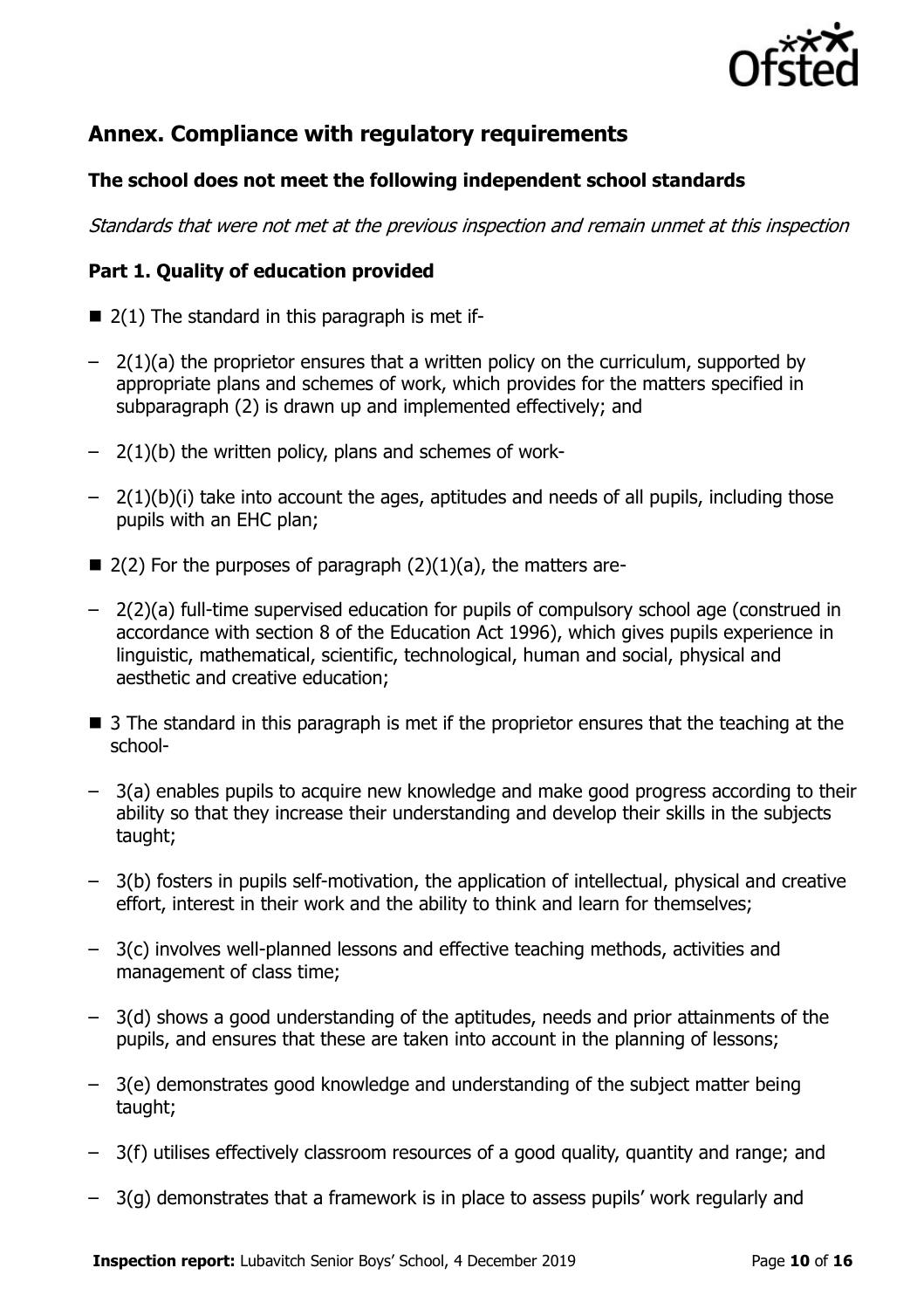

thoroughly and use information from that assessment to plan teaching so that pupils can progress.

■ 4 The standard in this paragraph is met where the proprietor ensures that a framework for pupils' performance to be evaluated, by reference to the school's own aims as provided to parents or national norms, or to both, is in place.

# **Part 3. Welfare, health and safety of pupils**

- 7 The standard in this paragraph is met if the proprietor ensures that-
- 7(a) arrangements are made to safeguard and promote the welfare of pupils at the school; and
- 7(b) such arrangements have regard to any guidance issued by the Secretary of State.
- $\blacksquare$  11 The standard in this paragraph is met if the proprietor ensures that relevant health and safety laws are complied with by the drawing up and effective implementation of a written health and safety policy.
- 15 The standard in this paragraph is met if the proprietor ensures that an admission and attendance register is maintained in accordance with the Education (Pupil Registration) (England) Regulations 2006[13].

# **Part 4. Suitability of staff, supply staff and proprietors**

- $\blacksquare$  18(2) The standard in this paragraph is met if-
- 18(2)(a) no such person is barred from regulated activity relating to children in accordance with section 3(2) of the 2006 Act where that person is or will be engaging in activity which is regulated activity within the meaning of Part 1 of Schedule 4 to that Act;
- 18(2)(b) no such person carries out work, or intends to carry out work, at the school in contravention of a prohibition order, an interim prohibition order, or any direction made under section 128 of the 2008 Act or section 142 of the 2002 Act, or any disqualification, prohibition or restriction which takes effect as if contained in either such direction;
- $-18(2)(c)$  the proprietor carries out appropriate checks to confirm in respect of each such person-
- $-18(2)(c)(iv)$  where appropriate, the person's qualifications;
- 18(2)(e) in the case of any person for whom, by reason of that person living or having lived outside the United Kingdom, obtaining such a certificate is not sufficient to establish the person's suitability to work in a school, such further checks are made as the proprietor considers appropriate, having regard to any guidance issued by the Secretary of State.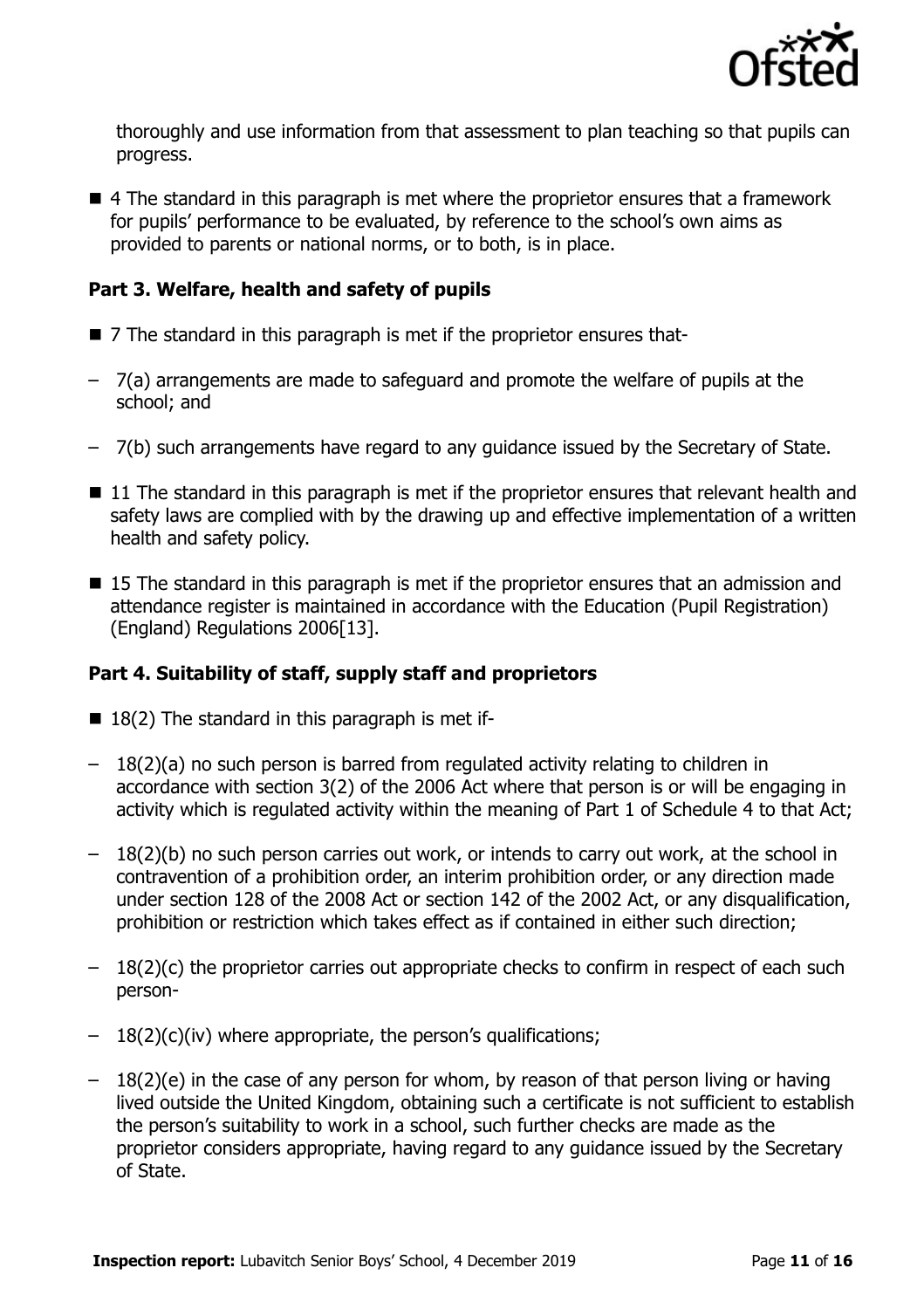

- $\blacksquare$  18(3) The checks referred to in subparagraphs (2)(c) and (except where subparagraph (4) applies) (2)(e) must be completed before a person's appointment.
- 20(6) The standard in this paragraph is met in relation to an individual ('MB'), not being the chair of the school, who is a member of a body of persons corporate or unincorporate named as the proprietor of the school in the register or in an application to enter the school in the register, if-
- $-20(6)(a)$  MB-
- 20(6)(a)(i) is not barred from regulated activity relating to children in accordance with section 3(2) of the 2006 Act where that individual is or will be engaging in activity which is regulated activity within the meaning of Part 1 of Schedule 4 of that Act; and
- 20(6)(a)(ii) does not carry out work, or intend to carry out work, at the school in contravention of a prohibition order, an interim prohibition order, or any direction made under section 128 of the 2008 Act or section 142 of the 2002 Act or any disqualification, prohibition or restriction which takes effect as if contained in either such direction;
- 20(6)(b) subject to subparagraphs (7) to (8), the chair of the school makes the following checks relating to MB-
- 20(6)(b)(i) where relevant to the individual, an enhanced criminal record check;
- 20(6)(b)(ii) checks confirming MB's identity and MB's right to work in the United Kingdom; and
- 20(6)(b)(iii) where, by reason of MB's living or having lived outside the United Kingdom, obtaining an enhanced criminal record certificate is not sufficient to establish MB's suitability to work in a school, such further checks as the chair of the school considers appropriate, having regard to any guidance issued by the Secretary of State;
- 20(6)(c) subject to sub-paragraph (8), where the Secretary of State makes a request for an enhanced criminal record check relating to MB countersigned by the Secretary of State to be made, such a check is made.
- $\blacksquare$  21(1) The standard in this paragraph is met if the proprietor keeps a register which shows such of the information referred to in subparagraphs (3) to (7) as is applicable to the school in question.
- 21(3) The information referred to in this sub-paragraph is-
- 21(3)(a) in relation to each member of staff ('S') appointed on or after 1 May 2007, whether-
- 21(3)(a)(ii) a check was made to establish whether S is barred from regulated activity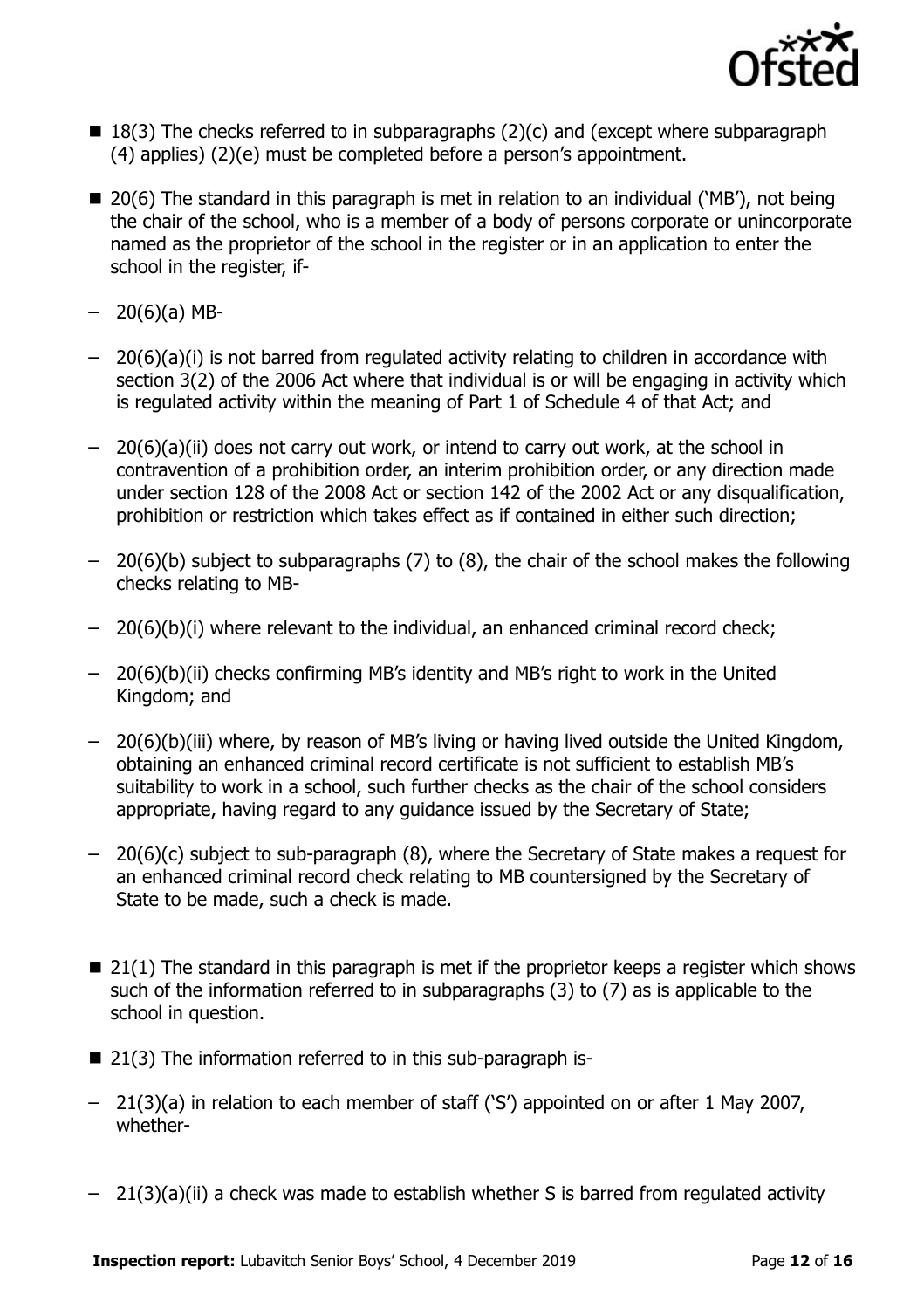

relating to children in accordance with section 3(2) of the 2006 Act;

- 21(3)(a)(iii) a check was made to establish whether S is subject to any direction made under section 128 of the 2008 Act or section 142 of the 2002 Act or any disqualification, prohibition or restriction which takes effect as if contained in such a direction;
- 21(3)(a)(iv) checks were made to ensure, where appropriate, that S had the relevant qualifications;
- 21(3)(a)(viii) checks were made pursuant to paragraph 18(2)(e),

including the date on which each such check was completed or the certificate obtained.

■ 21(6) The information referred to in this subparagraph is, in relation each member ('MB') of a body of persons named as the proprietor appointed on or after 1 May 2007, whether the checks referred to in paragraph 20(6)(b) were made, the date they were made and the date on which the resulting certificate was obtained.

# **Part 6. Provision of information**

- $\blacksquare$  32(1) The standard about the provision of information by the school is met if the proprietor ensures that-
- 32(1)(c) particulars of the arrangements for meeting the standard contained in paragraph 7 are published on the school's internet website or, where no such website exists, are provided to parents on request.

# **Part 8. Quality of leadership in and management of schools**

- $\blacksquare$  34(1) The standard about the quality of leadership and management is met if the proprietor ensures that persons with leadership and management responsibilities at the school-
- 34(1)(a) demonstrate good skills and knowledge appropriate to their roles so that the independent school standards are met consistently;
- 34(1)(b) fulfil their responsibilities effectively so that the independent school standards are met consistently; and
- 34(1)(c) actively promote the well-being of pupils.

Standards that were met at the previous inspection but are now judged to not be met at this inspection

# **Part 1. Quality of education provided**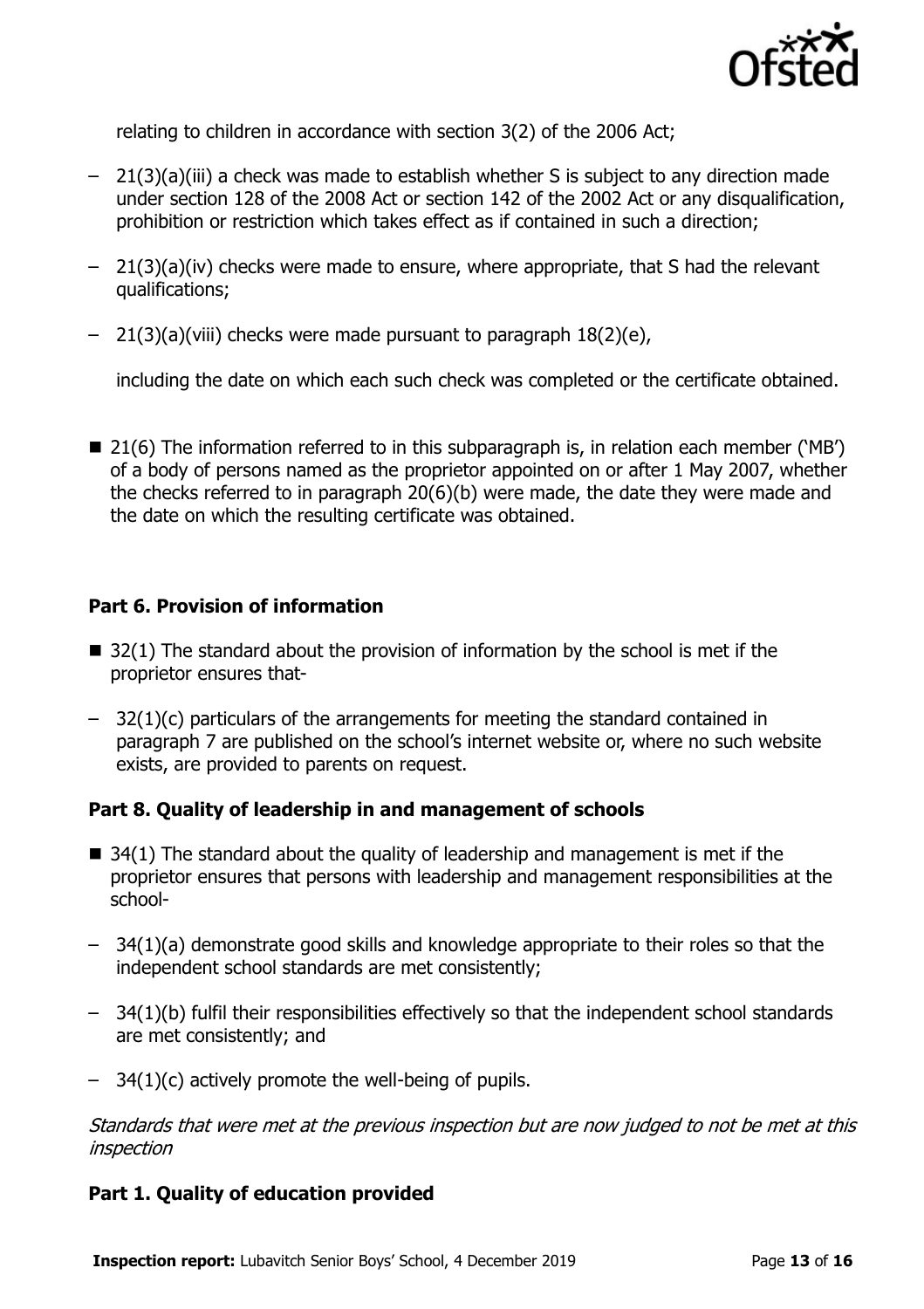

- $\blacksquare$  2(2) For the purposes of paragraph (2)(1)(a), the matters are-
- 2(2)(d) personal, social, health and economic education which-
- 2(2)(d)(ii) encourages respect for other people, paying particular regard to the protected characteristics set out in the 2010 Act[9].

# **Part 2. Spiritual, moral, social and cultural development of pupils**

- 5 The standard about the spiritual, moral, social and cultural development of pupils at the school is met if the proprietor ensures that principles are promoted which-
- 5(b)(vi) encourage respect for other people, paying particular regard to the protected characteristics set out in the 2010 Act.

# **Part 4. Suitability of staff, supply staff and proprietors**

- $18(2)$  The standard in this paragraph is met if-
- $-18(2)(c)$  the proprietor carries out appropriate checks to confirm in respect of each such person-
- $-18(2)(c)(i)$  the person's identity;
- $-18(2)(c)(ii)$  the person's medical fitness;
- 18(2)(c)(iii) the person's right to work in the United Kingdom;
- 18(2)(d) the proprietor ensures that, where relevant to any such person, an enhanced criminal record check is made in respect of that person and an enhanced criminal record certificate is obtained before or as soon as practicable after that person's appointment;
- $\blacksquare$  21(2) The register referred to in subparagraph (1) may be kept in electronic form, provided that the information so recorded is capable of being reproduced in legible form.
- 21(3) The information referred to in this sub-paragraph is-
- 21(3)(a) in relation to each member of staff ('S') appointed on or after 1 May 2007, whether-
- 21(3)(a)(i) S's identity was checked;
- $-$  21(3)(a)(v) an enhanced criminal record certificate was obtained in respect of S;
- $-$  21(3)(a)(vi) checks were made pursuant to paragraph  $18(2)(d)$ ;
- 21(3)(a)(vii) a check of S's right to work in the United Kingdom was made;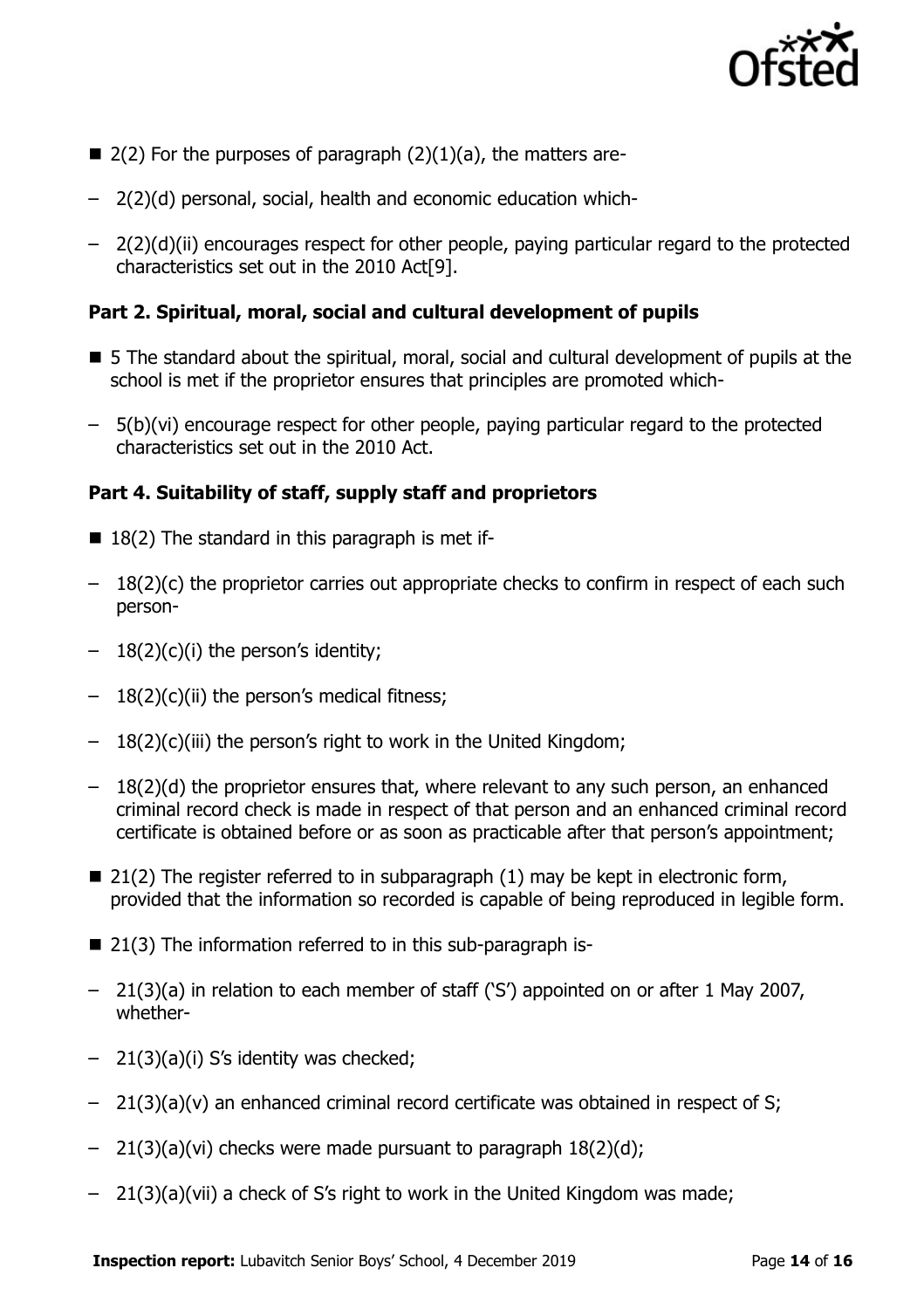

– 21(3)(b) in relation to each member of staff ('S'), whether a check was made to establish whether S is subject to a prohibition order or an interim prohibition order, including the date on which such check was completed.

# **The school now meets the following requirements of the independent school standards**

 $\blacksquare$  22, 23(1), 23(1)(c) The proprietor ensures that suitable changing accommodation and showers are provided for pupils aged 11 years or over at the start of the school year who receive PE.